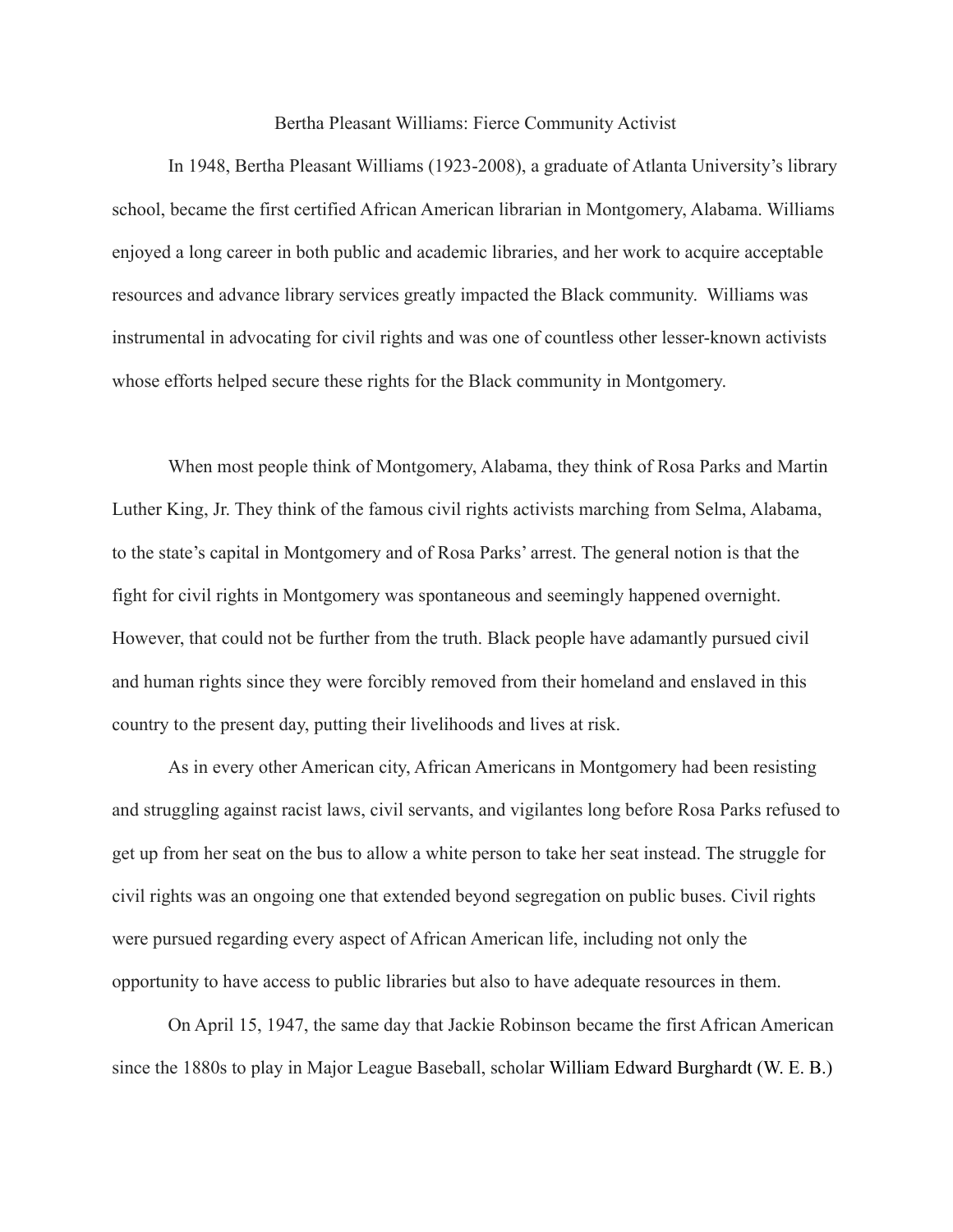Du Bois's criticism of an African American library in Atlanta appeared in the *Chicago Defender*. After perceived blame was directed towards the librarian at the library, Du Bois wrote another piece for the newspaper to ensure that he did not fault the librarian for the state of the library's outdated resources. He was mainly calling attention to the subpar resources that existed in libraries for African Americans, as opposed to the new and current materials that were available at libraries that were only for white patrons.<sup>1</sup>

By 1947, several cities had libraries designated for African Americans to use and it was well past time that Montgomery followed suit, especially since the white people in Montgomery had the opportunity to use the city's library since 1899. In 1947, Dr. V. E. Daniel, a dean at the Alabama State Teachers College for Negroes (now Alabama State University), went into the library in Montgomery reserved for white people.<sup>2</sup> He requested service and was denied. A short time later, a white librarian noted in a library report that, over the course of two weeks in June of that year, around sixty African Americans came into the library requesting service that they were also denied. <sup>3</sup>

The absence of a library for African Americans could no longer continue. Many of them began discussing this issue, and just as in other Black communities, they banded together to plan a way to obtain a library. That same year, in 1947, the Montgomery Negro Ministerial Association spoke with the director of the Alabama Public Library Service Division about a library for African Americans. The director responded by telling the association that the only thing that he could offer was a loan of some state library books if they started their own library.

3 Ibid.

<sup>1</sup> David M. Battles, *The History of Public Library Access for African Americans in the South Or, Leaving Behind the Plow* (Lanham, MD: The Scarecrow Press, Inc., 2009), 94.

<sup>2</sup> Battles, 94.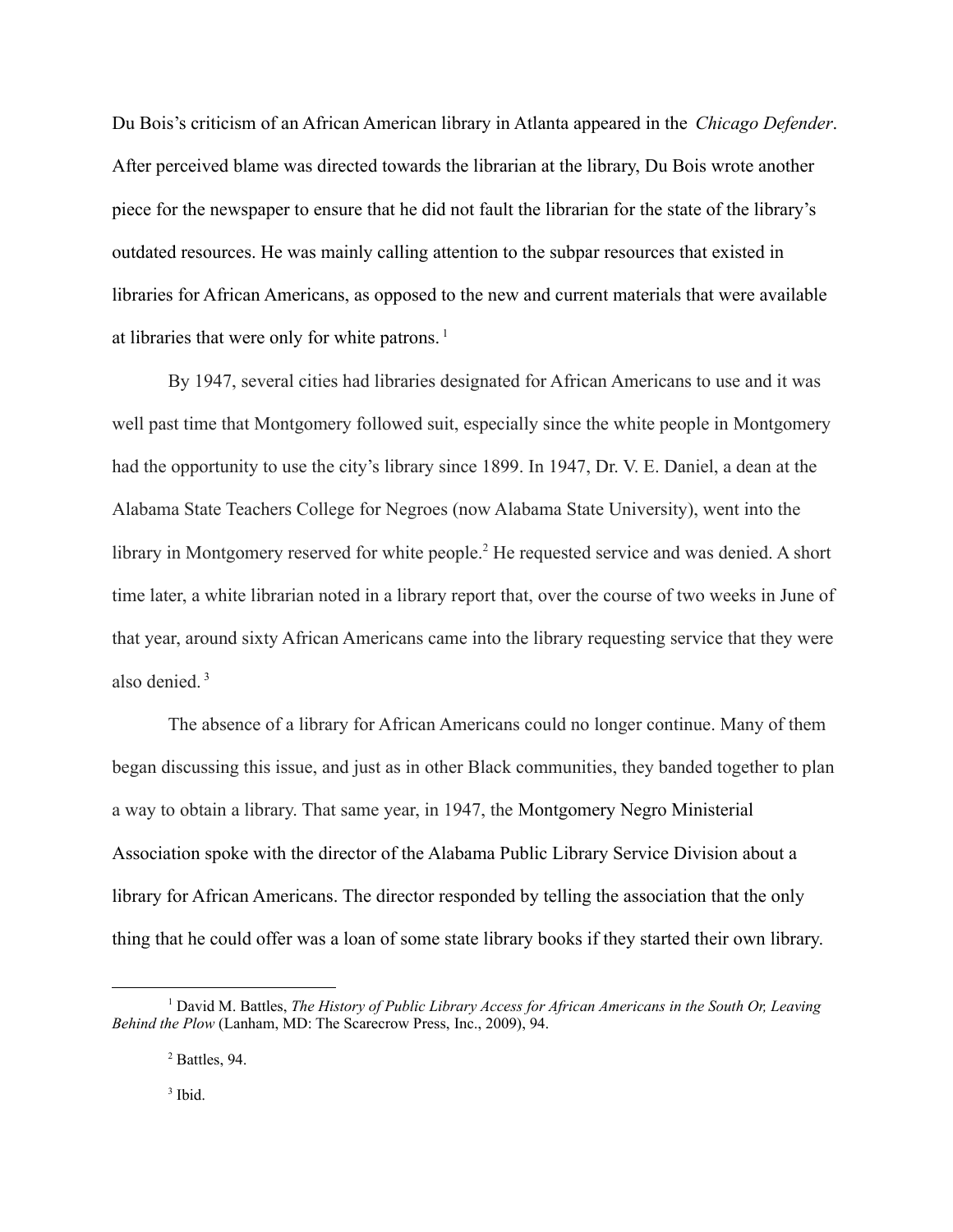The association also discussed the opening of an African American library with the director of the Montgomery Public Library. That director also stated that she would provide some books but indicated that the library board would most likely deny funding to support the start of an African American library. Thus, the Montgomery Negro Ministerial Association decided to form a group called the Friends of the Library to organize the start of a library for the African American citizens of Montgomery. 4

Members of the Montgomery Negro Ministerial Association were not the only citizens concerned about providing access to library resources and services. Other community members had long advocated for the use of the public library. For example, in 1908, four years after funds from the Carnegie Endowment were used to build the Montgomery City-County Public Library (formerly the Carnegie Library of Montgomery), Mrs. S. S. H. Washington advocated for funding that would support a library for African Americans in Montgomery. <sup>5</sup> Washington, a member of a women's club called the Sojourner Truth Club, sent a letter to philanthropist Andrew Carnegie asking for financial support for a library since Black Montgomery citizens were prohibited from using the services of the city's library. After a long struggle between Washington, along with other African American community members, and the city council, the request to provide or accept funding to build an African American library was denied by the city council.<sup>6</sup>

With no access to the public library, African Americans in Montgomery, just as in many other cities, made their own libraries. One such example is that of Reverend Ralph A. Daly, a local pastor of Parks Chapel African Methodist Episcopal Church in Montgomery. Daly publicly

6 Ibid., 94.

<sup>4</sup> Ibid.

<sup>5</sup> Ibid., 36.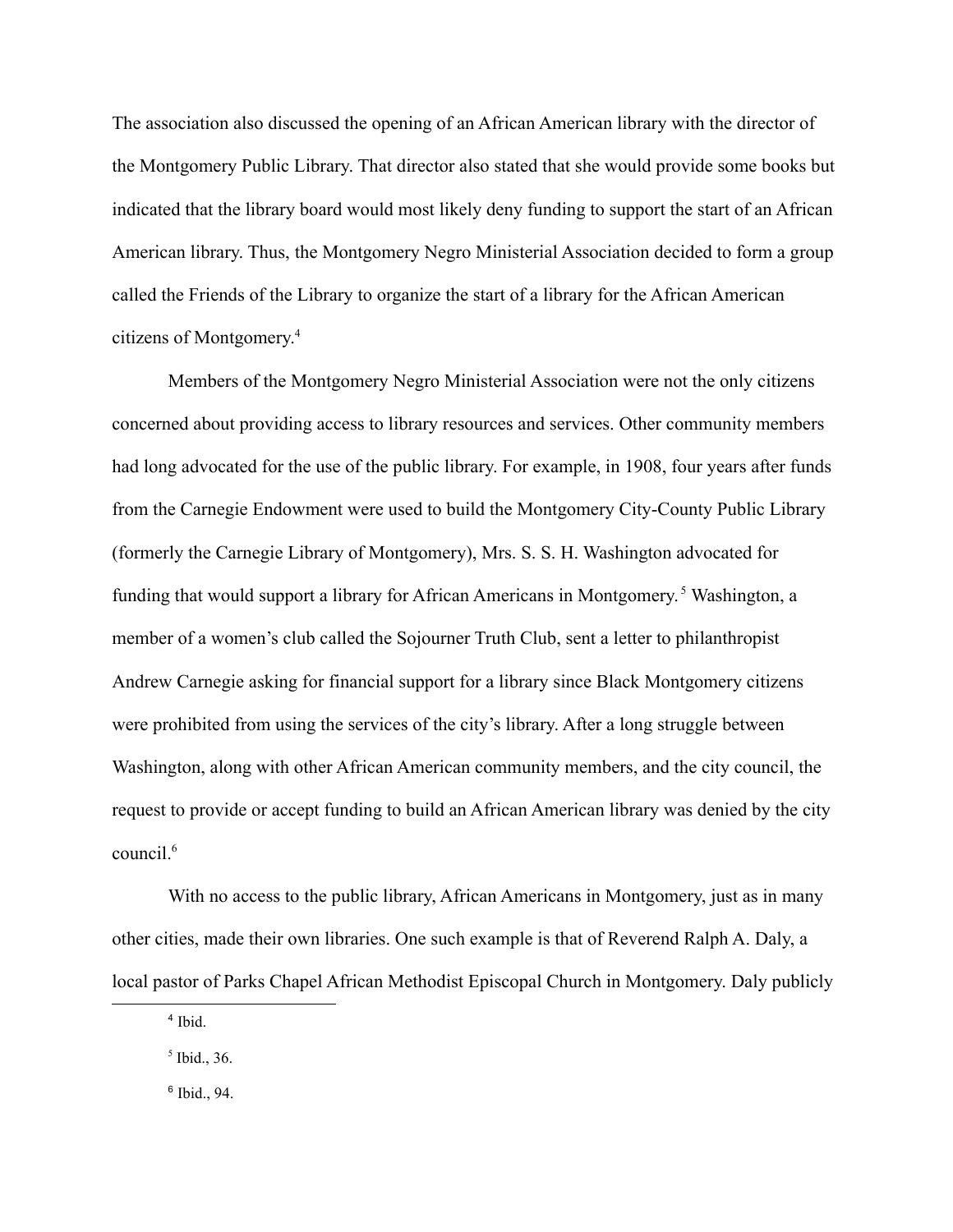vocalized continually that African American residents needed to be able to have an opportunity to use the library. Unfortunately, Daly's attempts to obtain support from the Montgomery city council regarding the issue were unsuccessful. So, in 1942, he created a small library in his church<sup>7</sup>

The following year, the Montgomery City Federation of Colored Women's Clubs purchased a two-story antebellum house, built in 1853, near the state capitol. The large house, known as the Community House, was intended to provide a permanent meeting space for the twenty-three adult and five youth clubs, one of which was the Sojourner Truth Club. Over the years, the house accommodated many more clubs that were added to the Montgomery City Federation of Colored Women's Clubs.<sup>8</sup>

The Sojourner Truth Club, which was comprised of thirty African American women, became a federated club in 1946. The women of the Sojourner Truth Club created the Free Reading Room, a space for African American women and children in the community to gather and utilize the resources that were available to them. Through the women's determination and dedication to the establishment of a library, the Free Reading Room contained approximately five hundred resources for residents to check out. Over the following few years, resources continued to grow at both Daly's church and the Free Reading Room. Consequently, when the Montgomery Negro Ministerial Association's Friends of the Library was formed in 1947, Daly,

<sup>7</sup> Ibid., 88.

<sup>8</sup> Sherri Taylor, "Jackson Community House & Museum." Voices of Alabama. Accessed April 05, 2021. [https://voicesofalabama.org/sites/jackson-community-house-museum/.](https://voicesofalabama.org/sites/jackson-community-house-museum/)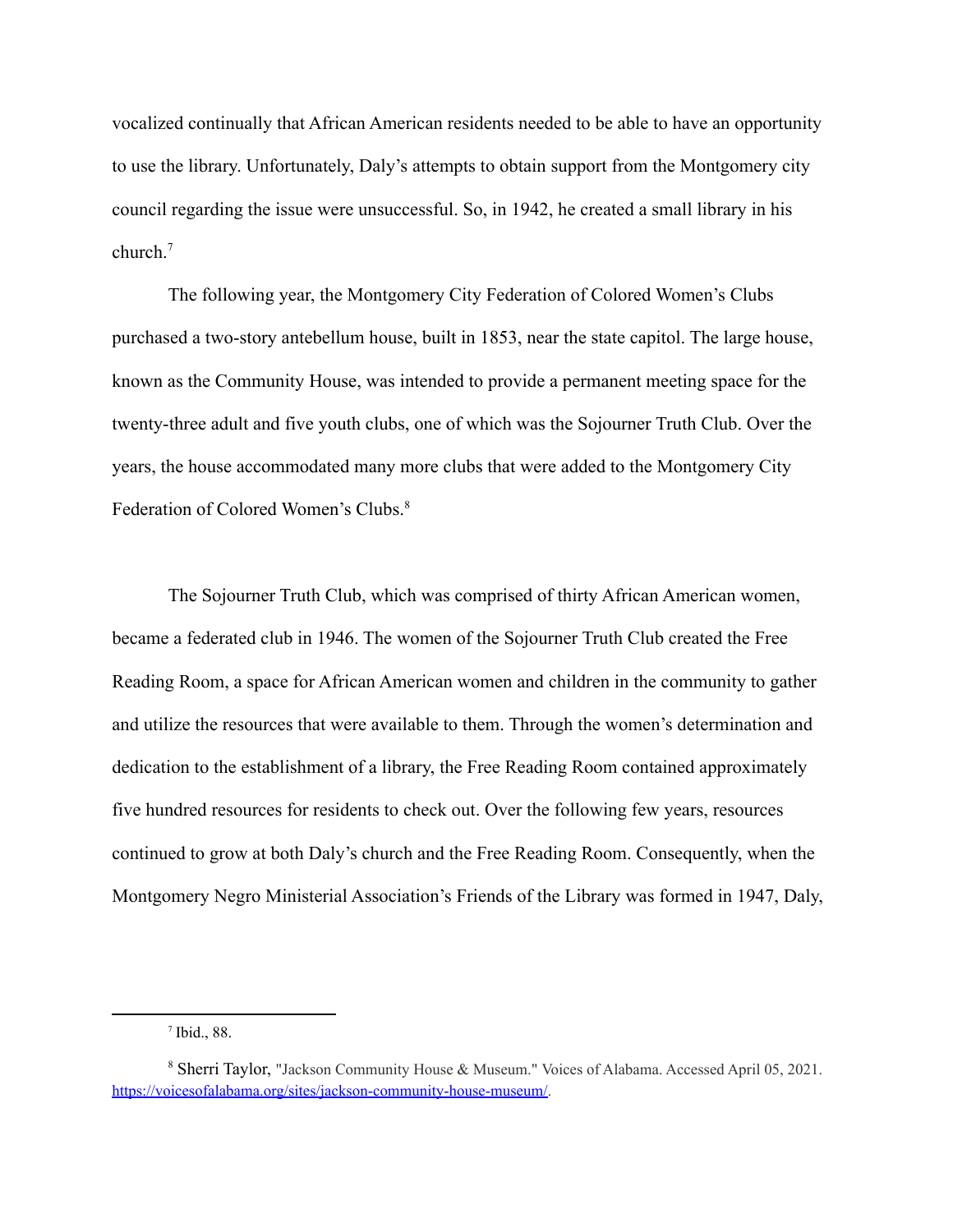Dean V. E. Daniel, and Zenobia Johnson, a leader of the Montgomery City Federation of Colored Women's Clubs, were among the members of the small, committed group.<sup>9</sup>

The Montgomery City Federation of Colored Women's Clubs generously provided space for a city library for all Black Montgomerians in their facility at 409 South Union Street. The Friends of the Library agreed to supply the labor and funds that were necessary to assist with the opening of the library. Additionally, African American civic leaders successfully secured partial funding from the Carnegie Foundation to open a library for Montgomery's African American community. Moreover, the City of Montgomery finally agreed to contribute some financial support on the condition that the Friends of the Library group identify a professional librarian to head the library, even though a library degree was not mandatory for white librarians.<sup>10</sup>

There was one such librarian, a young Montgomerian and new graduate of Atlanta University's recently formed library school. Bertha Pleasant, daughter of Reuben P. and Mary Green Pleasant, was the first and only degreed librarian, Black or white, in the entire state of Alabama at the time. She was born in Montgomery on June 29, 1923. Twenty years later, in 1943, she graduated with a bachelor's degree in library science from Alabama State Teachers College for Negroes where she had met her future husband, Robert H. Williams.<sup>11</sup> After being racially discriminated against and denied admission to the University of Alabama, she

<sup>9</sup> Michele T. Fenton, "Bertha Pleasant Williams (1923-2008) and the Union Street Library, Montgomery, Alabama." *Little Known Black Librarian Facts* (blog), May 30, 2020. Accessed April 05, 2021. [http://littleknownblacklibrarianfacts.blogspot.com/2020/05/bertha-pleasant-williams-1923-2008-and.html.](http://littleknownblacklibrarianfacts.blogspot.com/2020/05/bertha-pleasant-williams-1923-2008-and.html)

 $10$  Battles, 94.

<sup>11</sup> "Bertha Pleasant Williams." Wikipedia. May 29, 2021. Accessed August 01, 2021. [https://en.wikipedia.org/wiki/Bertha\\_Pleasant\\_Williams](https://en.wikipedia.org/wiki/Bertha_Pleasant_Williams).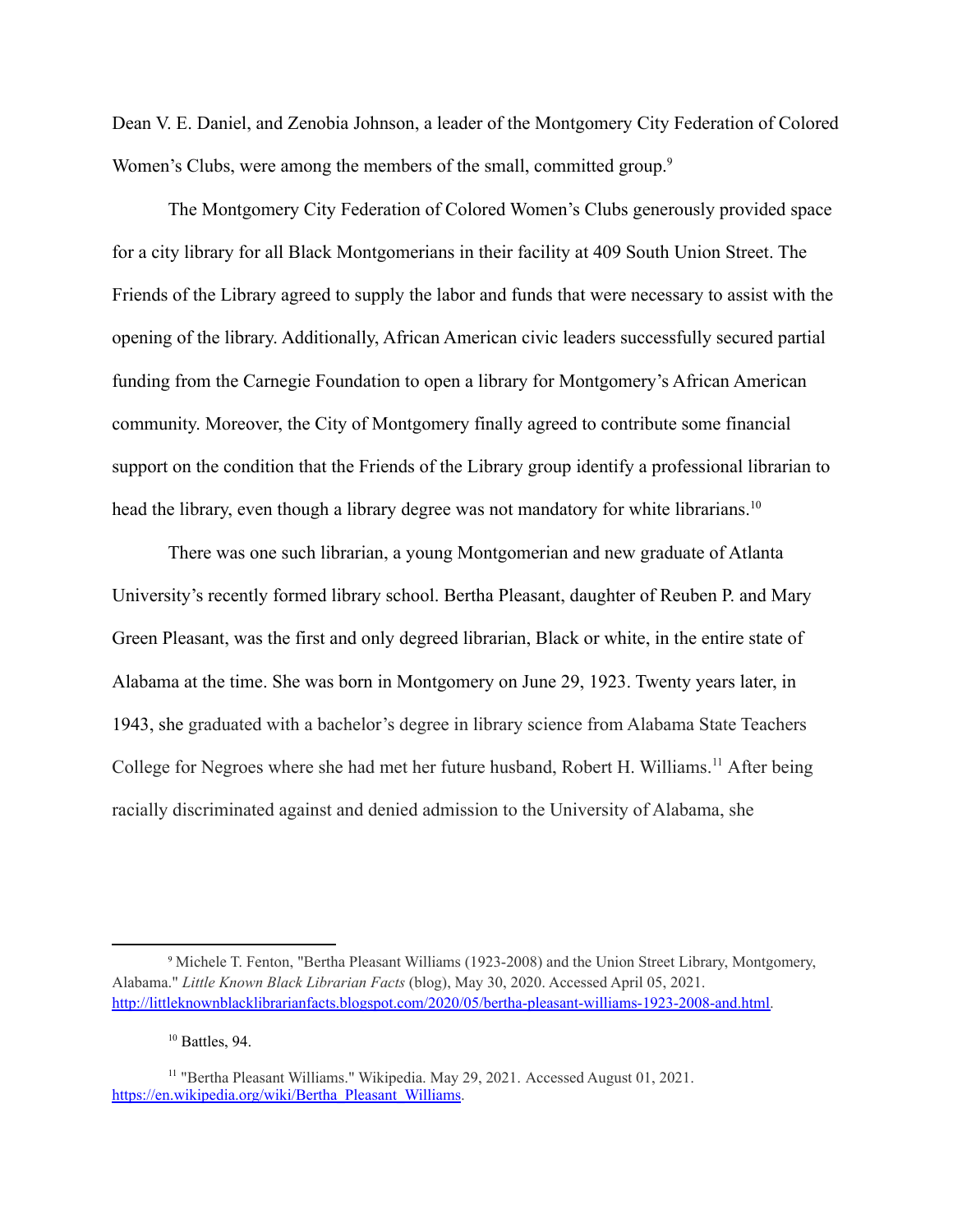went to Atlanta, Georgia, where she earned a master's degree in library science in 1946 under the tutelage of Dr. Virginia Lacy Jones, Dean of Atlanta University's library school and the second African American to earn a doctorate in library science after Eliza Atkins Gleason. <sup>12</sup>

Pleasant was one of the founding members of the Women's Political Council (WPC).<sup>13</sup> The WPC is notable for its many initiatives and accomplishments, as well as for one prominent member, Jo Ann Robinson. Robinson, an English instructor at Alabama State University, along with a colleague and two college students, made thousands of copies of handbills that urged the African American community to participate in the legendary Montgomery Bus Boycott. <sup>14</sup>

Pleasant's first job was as an elementary teacher at Snow Hill Institute, where she taught every subject.<sup>15</sup> However, when the librarian position became available, she was hired as the first African American librarian in Montgomery. With the help of the Montgomery Negro Ministerial Association's Friends of the Library group, the Montgomery City Federation of Colored Women's Clubs, and other Black residents, two rooms at the Community House were designated as the Union Street Branch Library, which opened in December of 1948.

In 1950, she married Robert H. Williams, and they had one son, Richard Williams.<sup>16</sup> In 1954, in addition to running the library, she served as the president of the Montgomery alumnae chapter of the Delta Sigma Theta Sorority for two years. She worked the next twenty years to spearhead Montgomery's first and second segregated public libraries and proactively sought out

<sup>16</sup> "Bertha Pleasant Williams." Wikipedia.

<sup>12</sup> Battles, 94.

<sup>13</sup> Vicki L. Crawford, *Women in the Civil Rights Movement Trailblazers and Torchbearers, 1941 – 1965* (Bloomington: Indiana Univ. Press., 1993), 79.

<sup>14</sup> Ibid., 74.

<sup>15</sup> Mark Hilton,"Bertha Pleasant Williams / Rosa Parks Branch Library Historical Marker," Historical Marker, May 15, 2021. Accessed April 05, 2021. [https://www.hmdb.org/m.asp?m=71388.](https://www.hmdb.org/m.asp?m=71388)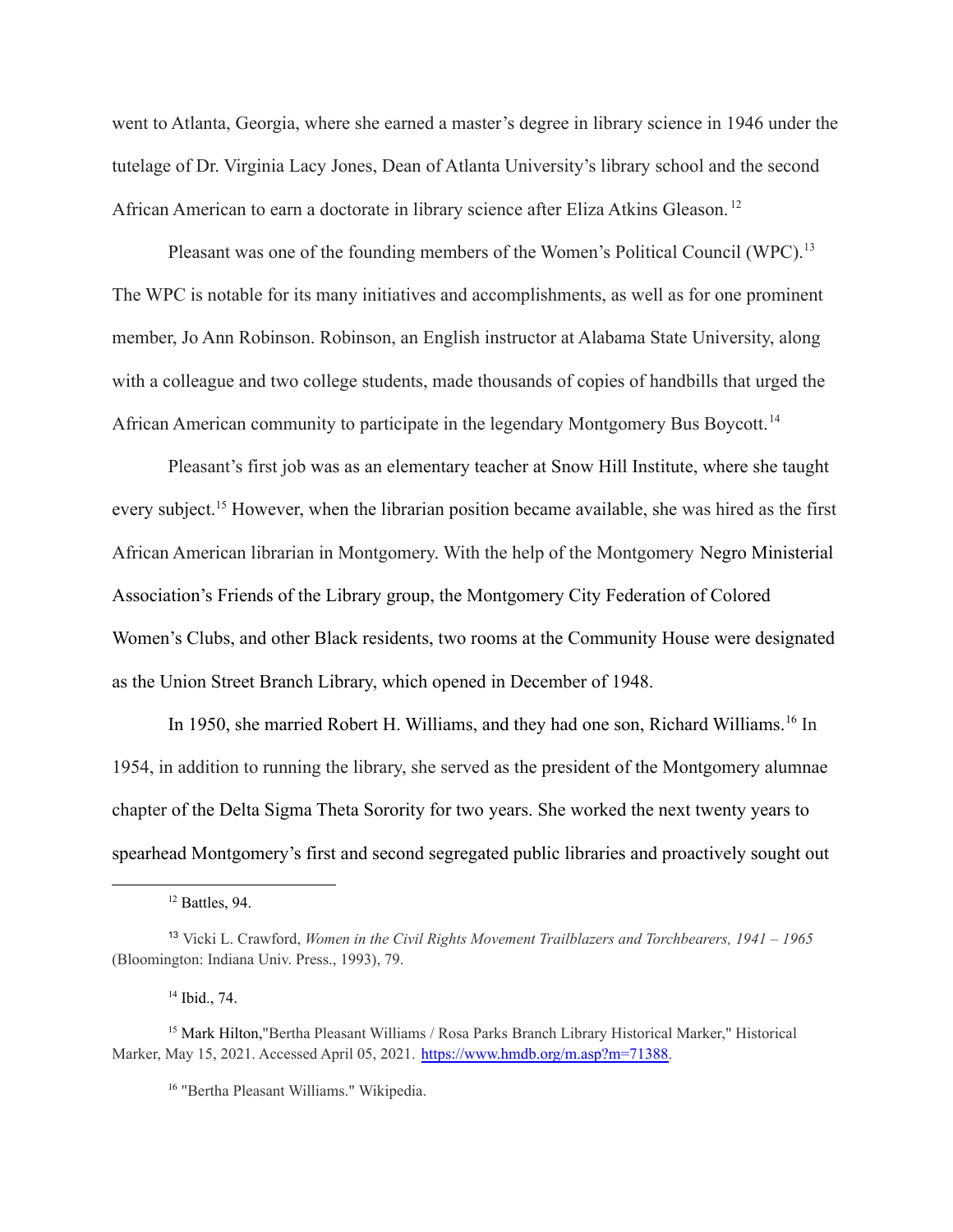resources for the African American community. Williams was determined to offer the best services and resources possible to the community. She was steadfast in her fundraising efforts, engaging the community to patronize the library. She also promoted the library to her community via the African American radio station and newspaper. Additionally, Williams collaborated with African American teachers and loaned them books for students to use. She was also ingenious in creating a book transporting system with the help of the African American community when the city denied funding for bookmobile service for African American library users. <sup>17</sup>

A few years after Williams took on the responsibility to head the first and only African American library in Montgomery, it was necessary for the library to expand as there was no longer enough space for all of the resources that had been accumulated. In 1960, the library moved to a new location and was renamed the Cleveland Avenue Branch. Then in 1963, twenty years after Williams received her bachelor's degree, the Montgomery City-County Public Library system was integrated.

Williams worked at the new branch library location on Cleveland Avenue as the head librarian for over nine years. In time, she decided to leave the public library system for academic librarianship, taking a position at her alma mater. Williams worked at Alabama State University's library for fourteen years, seven of which she served as head of the archives and rare book collection. In 1993, the university acknowledged her fifty years of service to education and the field of library science by bestowing her with a Golden Graduation Diploma.<sup>18</sup>

Librarian Bertha Pleasant Williams died on November 24, 2008, at the age of 85. Her funeral took place at Dexter Avenue King Memorial Baptist Church, a national historic

<sup>17</sup> Fenton, Little Known Facts.

<sup>18</sup> Hilton, Historical Marker.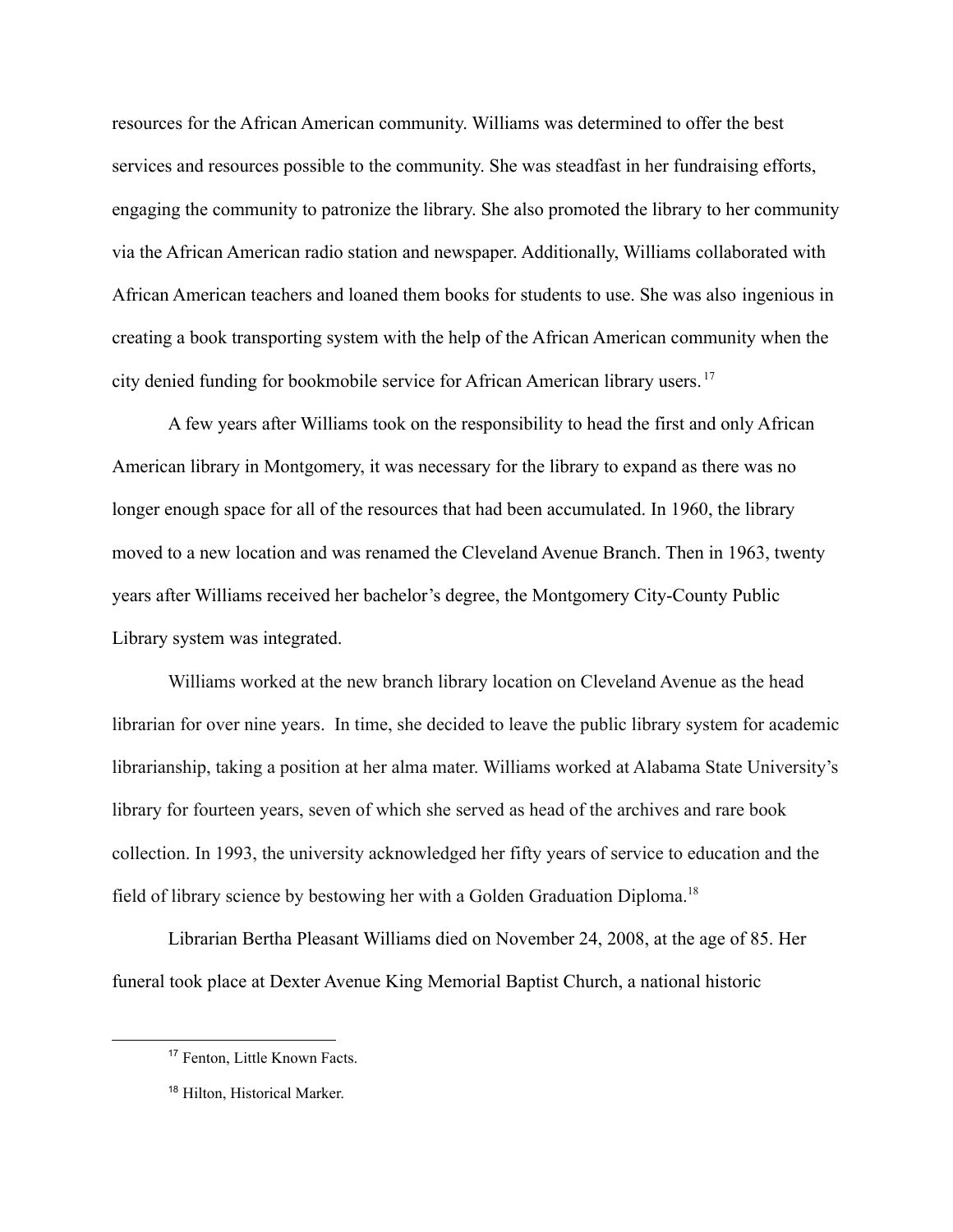landmark, integral to the organization of the Montgomery Bus Boycott, where Reverend Dr. Martin Luther King, Jr. served as the church's twentieth pastor. The funeral was attended by her son, Richard Williams and other family and community members.

Over time, the Cleveland Avenue library experienced another name change and became the Rosa Parks Avenue library. However, in 2012, the Montgomery city council and the library board agreed to rename the Rosa Parks Avenue Library the Bertha Pleasant Williams Library at Rosa L. Parks Avenue Branch in honor of the city's first African American librarian. That same year, a historic marker commemorating her work in libraries was erected by the Montgomery Alumnae Chapter of Delta Sigma Theta Sorority, Incorporation's Fortitude Foundation and the Alabama Historical Association for Bertha Pleasant Williams at the library branch that bears her name<sup>19</sup>

On October 25, 2018, the Alabama Historical Commission added the Bertha Pleasant Williams Library at Rosa L. Parks Avenue Branch to the Alabama Register of Landmarks and Heritage.<sup>20</sup> Then in 2020, the Montgomery City-County Public Library was awarded almost a half a million dollars to preserve the Bertha Pleasant Williams Library at Rosa L. Parks Avenue Branch.<sup>21</sup> The grant, administered by the National Park Service, was awarded to fifty projects for the purpose of preserving and/or restoring historic African American civil rights sites. <sup>22</sup>

 $19$  Ibid.

<sup>&</sup>lt;sup>20</sup> Edwards, Brian. "Montgomery officials honor national recognition of Bertha Williams Library with unveiling of historic marker," The Montgomery Advertiser (Montgomery, AL), April 14, 2020, accessed May 10, 2021.

[https://www.montgomeryadvertiser.com/story/news/2020/04/14/bertha-williams-library-receives-nearly-half-million](https://www.montgomeryadvertiser.com/story/news/2020/04/14/bertha-williams-library-receives-nearly-half-million-dollar-grant-restoration-preservation/2988504001/) [-dollar-grant-restoration-preservation/2988504001/.](https://www.montgomeryadvertiser.com/story/news/2020/04/14/bertha-williams-library-receives-nearly-half-million-dollar-grant-restoration-preservation/2988504001/)

<sup>21</sup> MacNeil, Sara. "Bertha Williams Library Receives a Nearly Half-million Dollar Grant for Restoration/Preservation," The Montgomery Advertiser (Montgomery, AL), April 14, 2020, accessed May 10, 2021. [https://www.montgomeryadvertiser.com/story/news/2020/04/14/bertha-williams-library-receives-nearly-half-million](https://www.montgomeryadvertiser.com/story/news/2020/04/14/bertha-williams-library-receives-nearly-half-million-dollar-grant-restoration-preservation/2988504001/) [-dollar-grant-restoration-preservation/2988504001/.](https://www.montgomeryadvertiser.com/story/news/2020/04/14/bertha-williams-library-receives-nearly-half-million-dollar-grant-restoration-preservation/2988504001/)

<sup>22</sup> "Bertha Pleasant Williams." Wikipedia.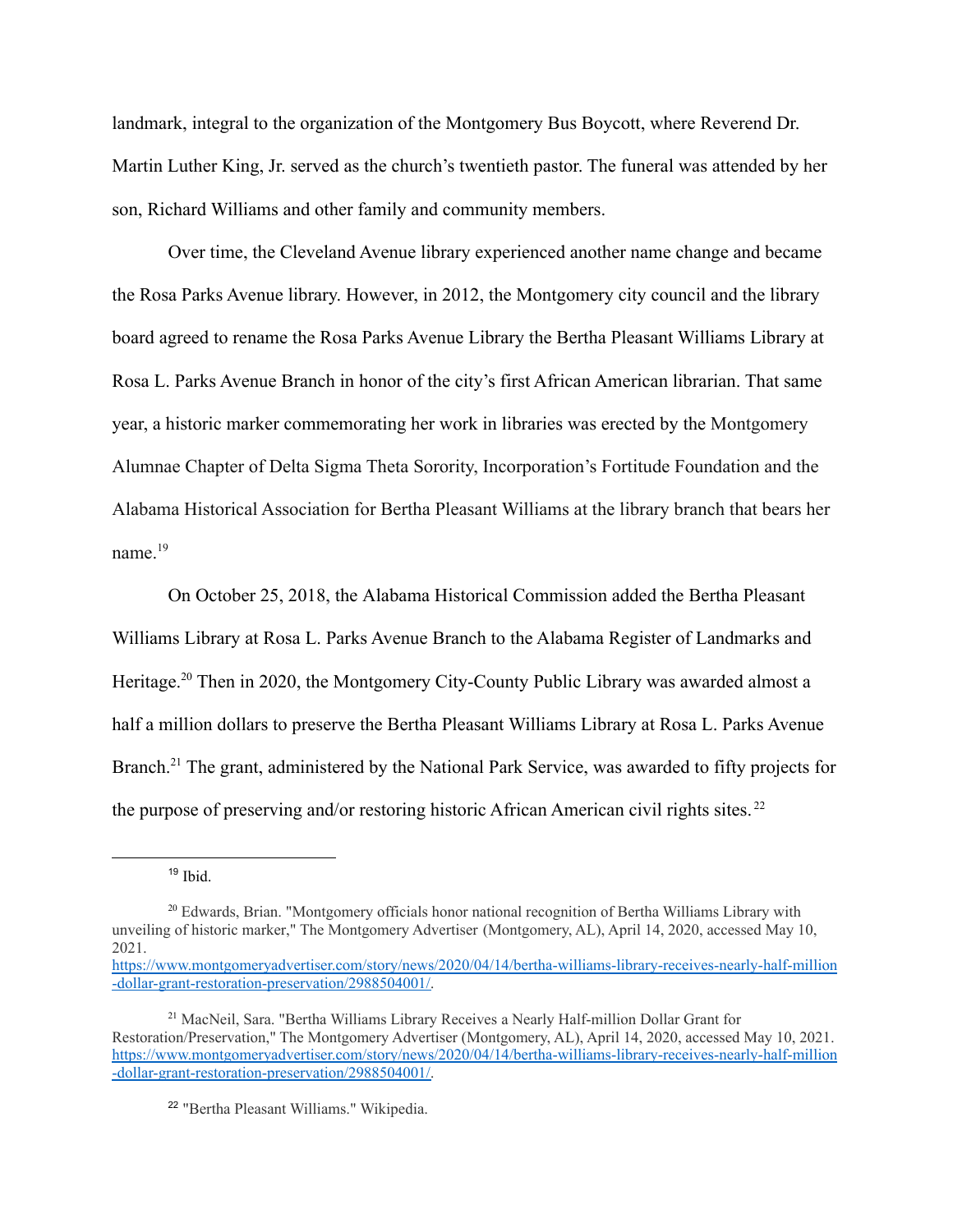Bertha Pleasant Williams' name may not be well-known, but she was undoubtedly a fierce community activist. She is the perfect example of how we all can lead from where we are regardless of our title or position. Like Williams, we can each make positive impacts in the communities that we serve when we are truly invested in the people of the community. And although she may not be at the forefront of people's minds when they think of Montgomery's civil rights activists, Bertha Pleasant Williams was certainly on the front lines, ensuring that she provided the very best services and resources that she could offer to the city's African American community.

## Bibliography

- Battles, David M. *The History of Public Library Access for African Americans in the South, Or, Leaving Behind the Plow* (Lanham, MD, Scarecrow Press, 2009), 94-97.
- "Bertha Pleasant Williams." Wikipedia. May 29, 2021. Accessed May 10, 2021. https://en.wikipedia.org/wiki/Bertha\_Pleasant\_Williams.
- Crawford, Vicki L, *Women in the Civil Rights Movement Trailblazers and Torchbearers, 1941 – 1965* (Bloomington, Indiana University Press, 1993), 79.
- Edwards, Brian. "Montgomery officials honor national recognition of Bertha Williams Library with unveiling of historic marker," *The Montgomery Advertiser* (Montgomery, AL), April 14, 2020, accessed May 10, 2021.

[https://www.montgomeryadvertiser.com/story/news/2020/04/14/bertha-williams-library-r](https://www.montgomeryadvertiser.com/story/news/2020/04/14/bertha-williams-library-receives-nearly-half-million-dollar-grant-restoration-preservation/2988504001/) [eceives-nearly-half-million-dollar-grant-restoration-preservation/2988504001/](https://www.montgomeryadvertiser.com/story/news/2020/04/14/bertha-williams-library-receives-nearly-half-million-dollar-grant-restoration-preservation/2988504001/).

Fenton, Michele T. "Bertha Pleasant Williams (1923-2008) and the Union Street Library, Montgomery, Alabama." Little Known Black Librarian Facts. May 30, 2020, accessed April 05, 2021.